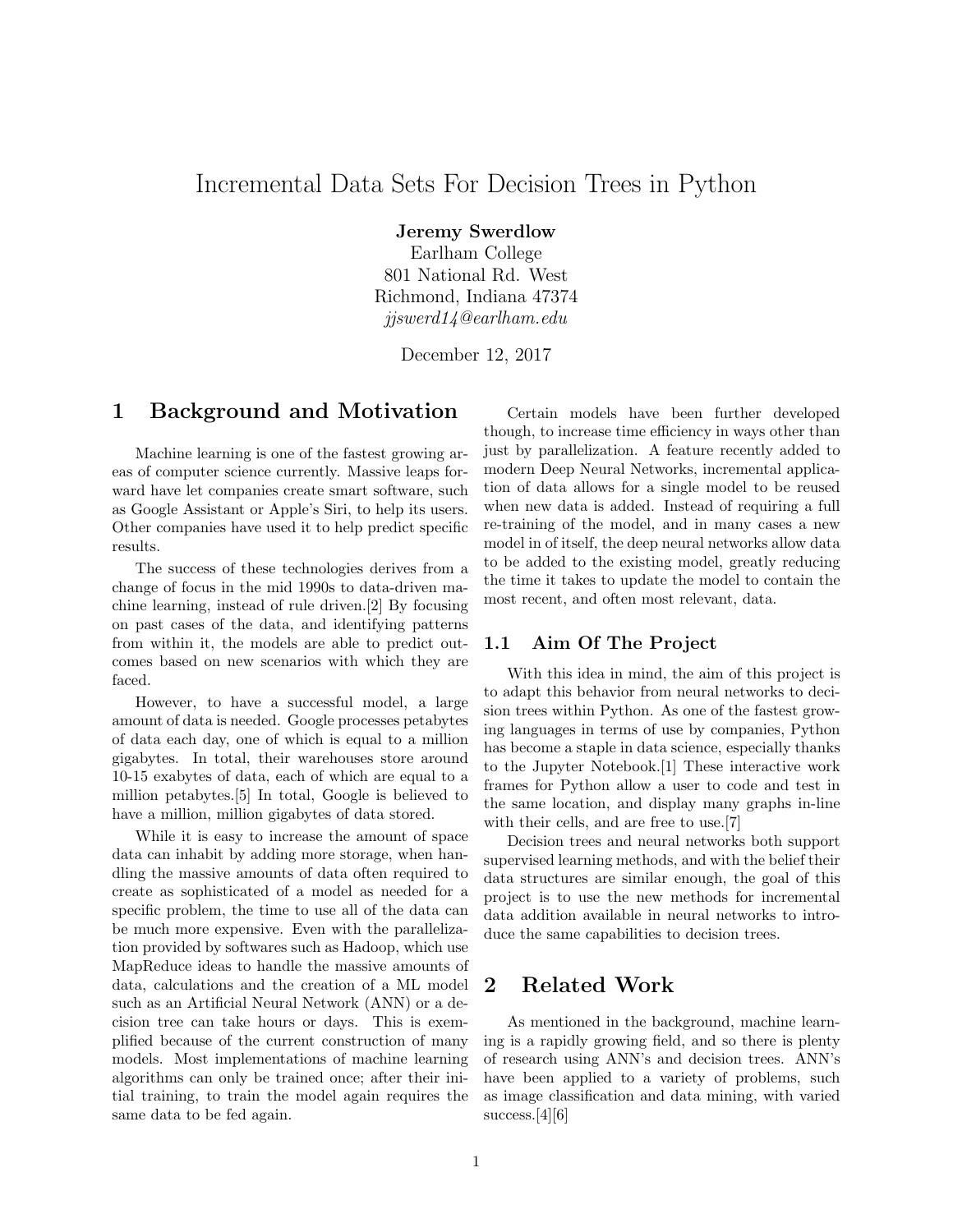Similarly, decision trees have been applied to a myriad of supervised learning problems, such as data mining for genetic algorithms.[3] They have become so popular, research has gone into optimizing the methods by changing hyperparameters to the models; one of the most popular methods currently in production is presented in XGBoost, and has had research done on its success.[12]

However, none of this research has been into increasing the time efficiency of the decision trees; instead, the focus has been on the accuracy of their results. This is where the research being conducted will extend the current capabilities of decision trees in Python.

# 3 Designing a Python Decision Tree with Incremental Data

To fully make use of the research and implementations of ANN's which allow models to be updated with data instead of needing to recreate them, this project will begin by reviewing source code for basic implementations of both ANN's and decision trees, before continuing with more commonly used versions. The sci-kit learn package of Python provides basic implementations of these two models.[9][8] For production versions, XGBoost as described earlier will be used for the decision trees, similarly TensorFlow, a python package, will be used for the neural networks. $[11][10]$ 

### 4 Timeline

To make the information on the timeline easily accessible, a Gantt chart of the dates on which each part of the process will be worked on has been included in Figure 1 of Appendix A. As can be seen, the work is distributed across the semester and across the tasks. I make use of the whole semester, attempting to overlap related concepts when important, but otherwise spread them out.

## References

- [1] L. Kim, "10 Most Popular Programming Languages Today," Inc.com, 01-Jun-2015. [Online]. Available: https://www.inc.com/larry-kim/10-most-popular-programming-languages-today.html. [Accessed: 12-Dec-2017].
- [2] B. Marr, "A Short History of Machine Learning Every Manager Should Read," Forbes. [Online]. Available: https://www.forbes.com/sites/bernardmarr/2016/02/19/a-short-history-of-machinelearning-every-manager-should-read/. [Accessed: 09-Dec-2017].
- [3] Kenneth Sörensen and Gerrit K. Janssens, "Data mining with genetic algorithms on binary trees," European Journal of Operational Research, no. 151, pp. 253–264, 2003.
- [4] Giorgio Giacinto and Fabio Roli, "Design of Effective Neural Network Ensembles for Image Classification Purposes.".
- [5] C. Carson, "How Much Data Does Google Store?," Cirrus Insight, 10-Dec-2017. [Online]. Available: /blog/much-data-google-store. [Accessed: 11-Dec-2017].
- [6] Dr. Yashal Singh and Alok Signh Chauhan, "Neural Networks in Data Mining," Journal of Theoretical and Applied Information Technology.
- [7] "Project Jupyter." [Online]. Available: http://www.jupyter.org. [Accessed: 12-Dec-2017].
- [8] scikit-learn, scikit-learn decision tree. .
- [9] scikit-learn, scikit-learn neural network. .
- [10] TensorFlow, TensorFlow...
- [11] DMLC, XGBoost. .
- [12] T. Chen and C. Guestrin, "XGBoost: A Scalable Tree Boosting System," arXiv:1603.02754 [cs], pp. 785–794, 2016.